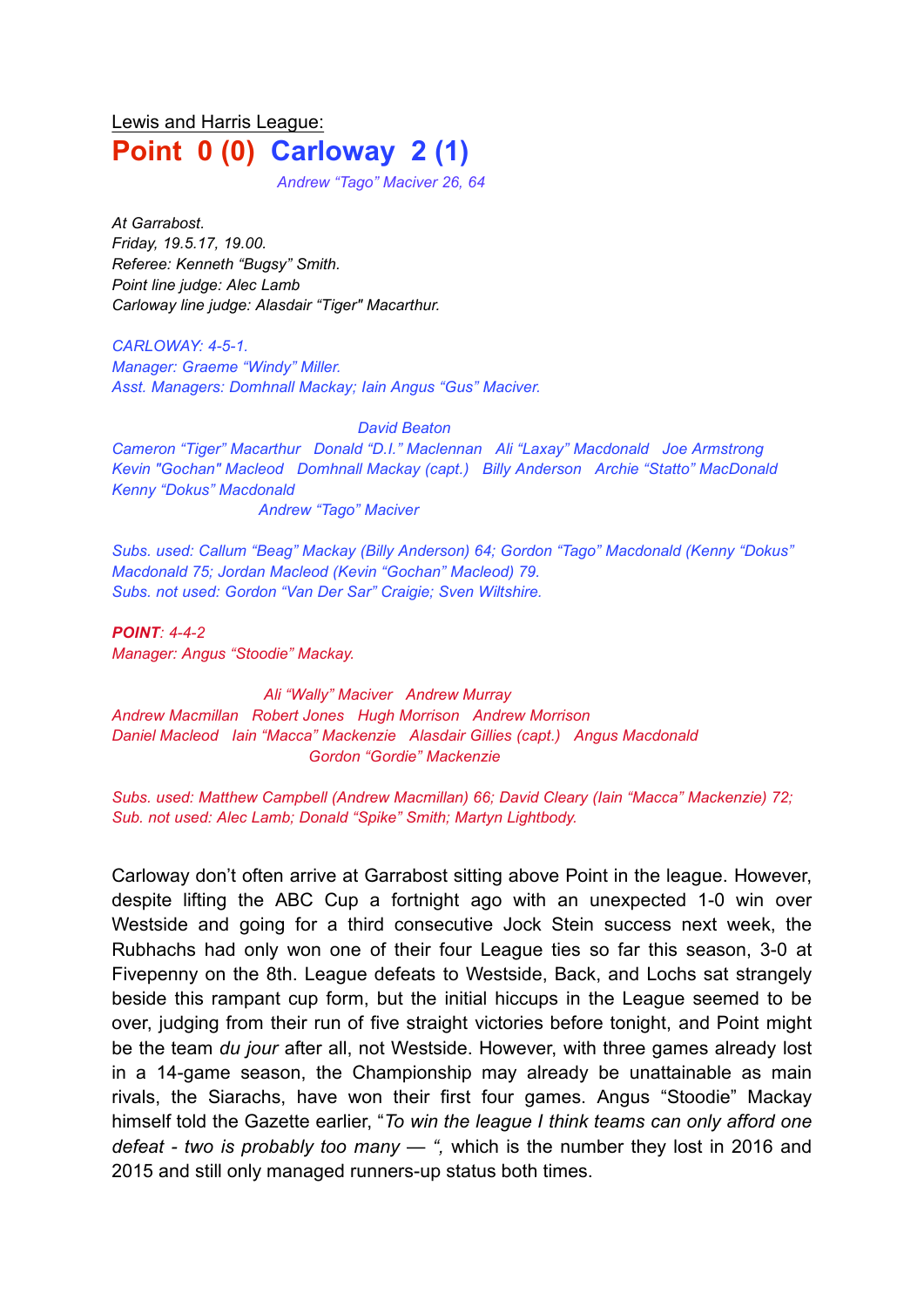The Blues, just like their hosts, seem to have left their desperate opening form in the campaign behind and have established a more competent *modus operandi* in their last three games, and, amazingly enough, are themselves not yet out of the running for the League.

In their four meetings last season, the clubs had mixed results. Last May, three firsthalf goals in 12 minutes settled the League fixture for the Rubhachs at Cnoc a' Choilich, despite Archie "Statto" MacDonald pulling one back in the second half, but ten days later, at Garrabost, the Blues thought a goal from the same player had secured a famous 1-0 victory in a Jock Stein Semi-Final, only for Elliott Rudall to level with an 87th-minute header. Extra-time saw a hotly-disputed Alasdair Gillies penalty cancel out a Jake Allan volley, before na Gormaich's misery was completed by a 2-3 penalty shoot-out defeat. Another 1-3 League reverse followed in July, before Carloway finally experienced some joy, in mid-August, with a narrow 1-0 triumph, courtesy of Kenny "Dokus" Macdonald in a rather lifeless Moldova Lewis Semi-Final.

So, not a happy ground for the Blues, their last victory here being in April 2014 in Round 2 of the ABC, 2-1, with Billy Anderson scoring the winner in added-on time, but it was two years earlier, in May 2012, that the Blues last recorded League success here, 2-0, with strikes from Calum "Caley" Macleod and Scott Macaulay besting Dan Maclennan. Remember them?

Tonight, the Blues' only change in the line-up from the 1-0 HAC win over Lochs last Friday was that Kevin "Gochan" Macleod re-appeared on the right, with emerging star, Jordan Macleod, once more unfortunate to drop to the bench, where Gordon "Van Der Sar" Craigie and Sven Wiltshire were joined by returnees, Callum "Beag" Mackay and Gordon "Tago" Macdonald, who replaced the absent Kenny "Beag" Maclennan and Ben Smith, who was serving the first of his three match suspension.

The Rubhachs were missing prime pain-in-the-posterior, the grinding colossus of Elliott Rudall, and hit-man, Stewart Munro, but their new prime *animateur*, Robert Jones, ex-Athletic/Lochs star and lately back from Oz, controlled midfield, with Andrew Murray partnering the elusive Ali "Wally" Maciver in a deep forward role.

For once, it was a beautiful early summer's evening, with no wind (or midges!!!), a clear sky, and stunning views *á la Hamish Macbeth* in every direction. Heaven on earth, in other words. Well, perhaps not for the Carloway defence. Point knew no more stumbles were permissible, if that elusive Championship title, last won in 2004, was to be won, and came immediately at the Blues with pace and imagination. For much of the half, "Wally" and Murray lay deep, close to Jones, and adopted a Dutchstyle musical chairs effect. Macmillan lay wide at first, inviting "Tiger" forward, then coming fast at him, before turning in, leaving space for the back and whoever was in left midfield at the time to move into space; while Angus Macdonald appeared more as winger than defender and constantly surged to test Armstrong for pace.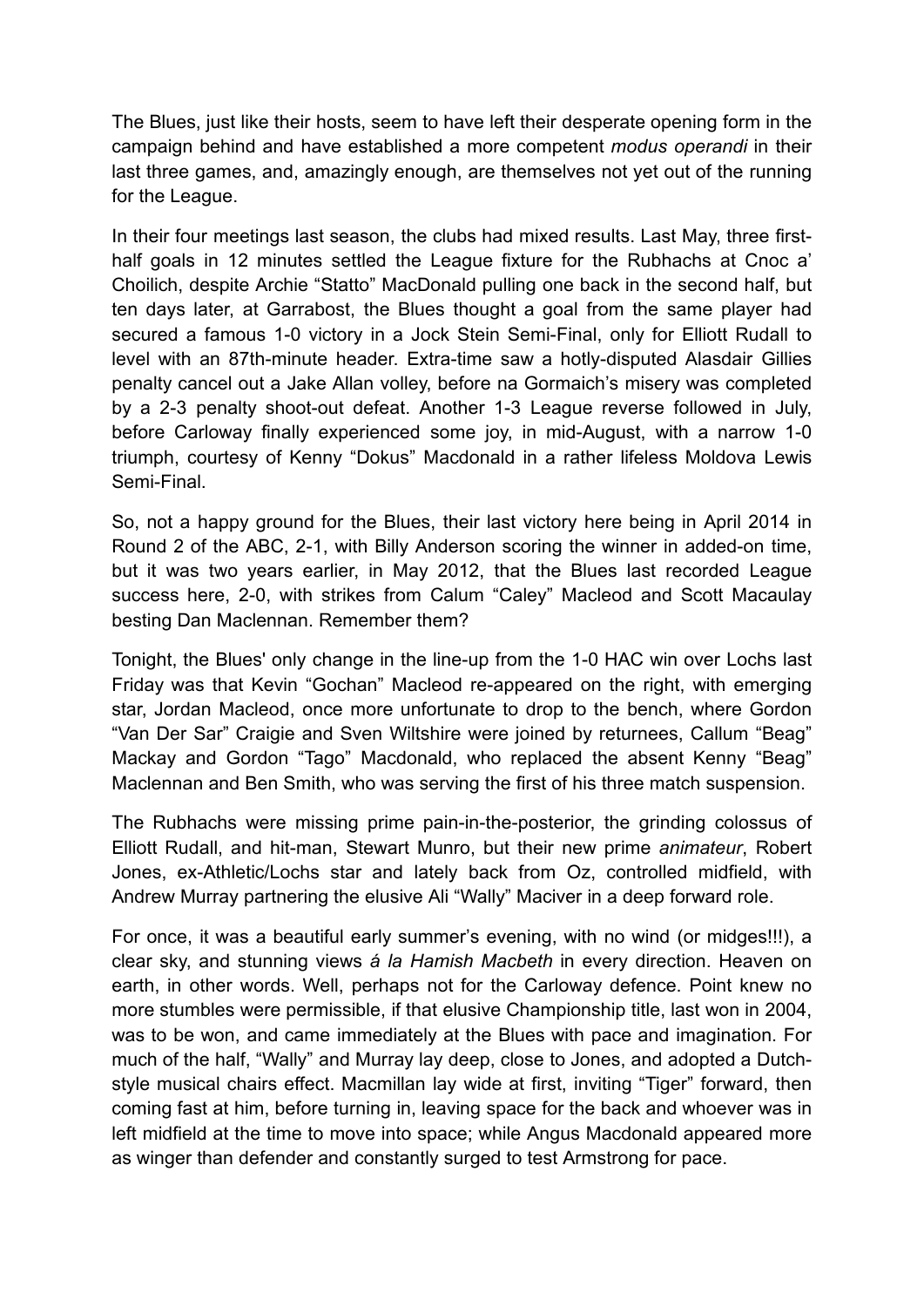The Blues' midfield were unable to establish a foothold or cohesive rhythm as Jones *et al* swarmed around them and pressed. Fortunately, "D.I." and "Laxay" were as adamantine as the Great Wall, while "Tiger" and Armstrong remained resilient, and kept Rubhach chances to a minimum. It was 16 minutes before the first possibility arose, when a "Wally" free-kick on the Point right, 18 metres from the bye-line and just in from the touch-line, was fired in low across the face of the Carloway goal but, surprisingly, no one got a touch.

In 20 minutes another "Wally" free-kick, again on their right, midway within the Carloway half, flew high and diagonal across goal, then was caught on the far side on the bye-line by Macmillan,10 metres from goal. He cut it back instantly to the edge of the box in the centre, but Morrison's immediate right-foot hook from 20 metres cleared Beaton's left-side bar by a metre.

Then an unexpected gift from the heavens materialized for the Blues. Before this, "Gordie" had only had to deal with a couple of pass-backs; his third contribution to proceedings was to pick the ball out of the net. In 26 minutes a Rubhach attack was broken up in the centre of the Carloway half by "Laxay" and the ball worked left to "Dokus" on the left centre-line. He doubled back to play the ball inwards to "Statto", turning into the centre of the Point half. He, in turn, spotted "Tago" breaking through the middle and attempted to thread the early ball towards him. "Macca" intercepted but his attempt to clear saw the ball slice off his right foot backwards over Gillies to land perfectly for the charging "Tago". Chased by Gillies, "Tago" made 20 metres from goal, and as "Gordie" approached, he blootered a cannon-ball right-footer over him which made his crossbar twang like a bow-string, the ball blasting down off its underside on to the line, then up into the roof of the net (**0-1**). Calling it "*spectacular*" hardly does it justice. An absolute zonker!

Point were unfazed. The *totalvoetbal* style continued unabated, but the Carloway line remained resolute, if deep. In 28 minutes a cross from the Point right, right on the bye-line, was knocked outwards, then pinballed around a congested area, before Jones met it on the right edge of the box, but was blocked by "D.I." in front of goal and cleared into the Minch. On the half-hour a long ball forward from Gillies was just beating "D.I." midway within the Blues' half, the ball glancing backwards off his head onwards towards the Point right for Macdonald, moving into the right of the Carloway box, but his low drive across Beaton crept a metre beyond his far post.

Na Gormaich replied with an Anderson free-kick in 32 minutes from the centre circle, high into the box, towards "Gordie's" left. The leaping crowd failed to connect and the keeper had to react smartly, low to his left, to palm the ball away for a corner. Five minutes later "Statto", in the centre circle, fed "Gochan" moving down the right into the Point half. He was tackled heavily but the ball broke for him to move into the right corner of the Rubhach box, before unleashing a right-footer that travelled beyond the junction of right post and bar by a metre.

In 42 minutes "Wally", 10 metres into the Carloway half, played the ball forward and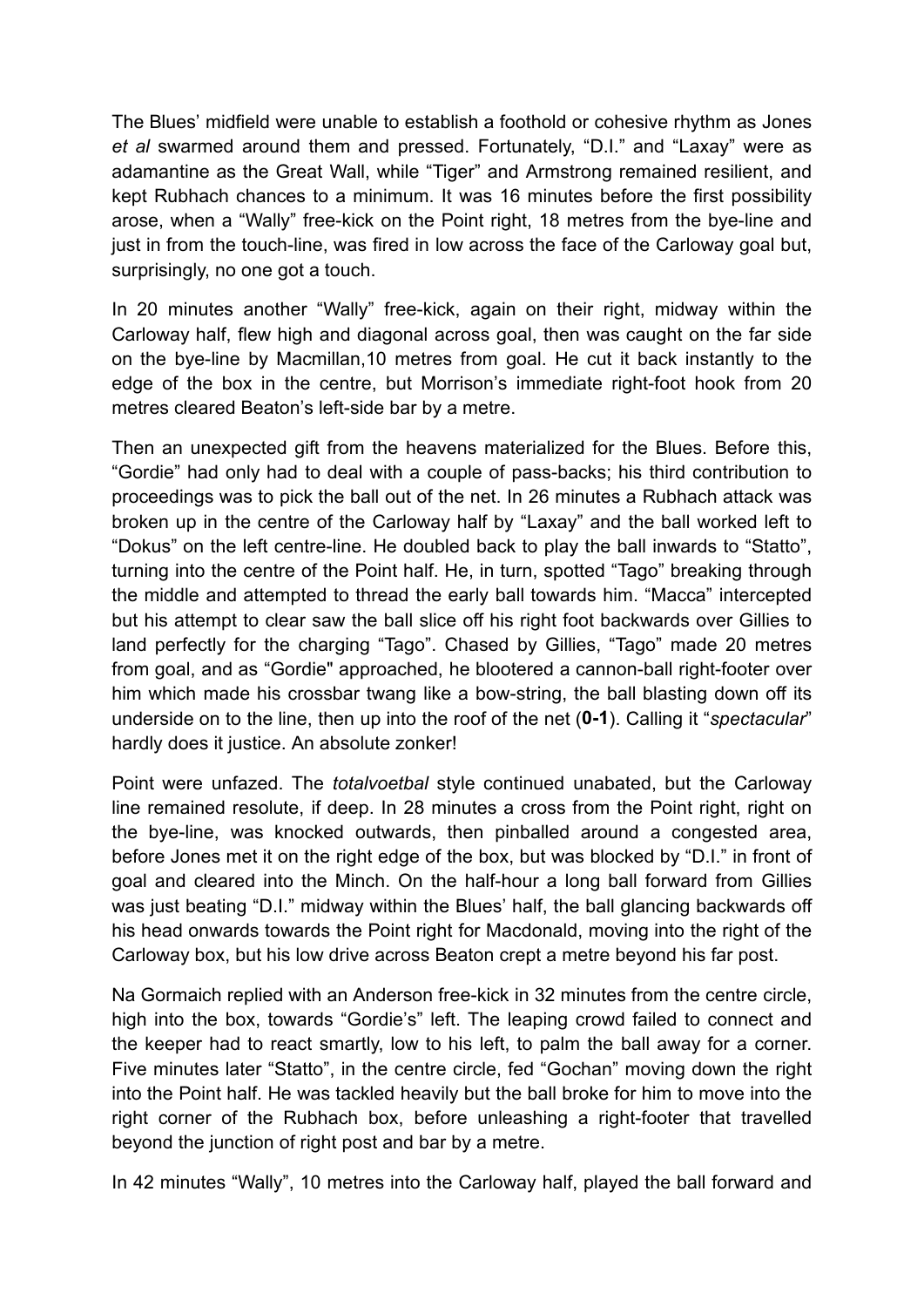rightwards to send Macdonald off on a blistering run, which saw him cut in along the edge of the box past three opponents and into the left of the box. Beaton was out like a flash to push his low drive from 12 metres away for a corner to his right at his near post.

And then the Blues had a real opportunity to kill the game when a "Dokus" corner came in high from the Carloway right. Gillies headed the ball outwards, but "Tago", in the centre on the edge of the box, met the ball first-time with a crisp low rightfooter, which was speeding home fiercely, low to "Gordie's" right-hand post, before being blocked away for a corner by the covering defender.

# **Half-time: Point 0 Carloway 1**

Carloway had spent most of the half trapped in their own half with only the tireless "Tago" downfield. They hadn't opted to defend. The pace and movement of the Broadbay boys had overpowered their midfield and they had been pushed back and back. Yet, astonishingly, Beaton had had little to do behind a resolute defence and, with a stroke of luck, they could have been further ahead at half-time, as Point faltered slightly approaching the whistle.

The opening exchanges in the second half continued the pattern. In 50 minutes a "Wally" corner on the Rubhach right was met by "Macca" around the penalty spot, but his right-foot connect flew a metre over the bar. Seven minutes later another "Wally" corner on the right reached Gillies, 12 metres out by the far post, but his booming header whizzed just outside Beaton's right-hand post.

Two "Wally" free-kicks followed on the hour, the first midway within the Carloway half, 10 metres in from the touch-line on the Point left. His perfect right-foot strike came in high, then dipped diagonally across the face of goal, but escaped everyone and sped on a couple of metres outside the far post. A carbon-copy second followed three minutes later and this time Mackay, 10 metres out by the far post, was forced to make the saving header for a corner.

A minute later the tie moved further out of the home side's reach. "D.I." headed the resultant corner out and Mackay booted it far down the centre. Within the centre of the Point half Gillies played the ball early to Murray, moving into the Carloway half on the right. Closed down by MacDonald and Armstrong, he turned and slipped the ball diagonally back into the centre to "Macca". "Tago" anticipated and intercepted the pass, rode "Macca's" tackle, the ball breaking kindly for him, and then moved forward one-on-one on Gillies. The big centre-half decided, wisely, to retreat, mark, and block till support arrived. However, as "Tago" moved forward, edging rightwards, he unexpectedly unleashed a ferocious high right-footer which seemed destined for the hills of Sutherland but as it sailed over the advancing "Gordie', it dipped, swerved a couple of times, then rocketed into the top left corner of the Point net (**0- 2**).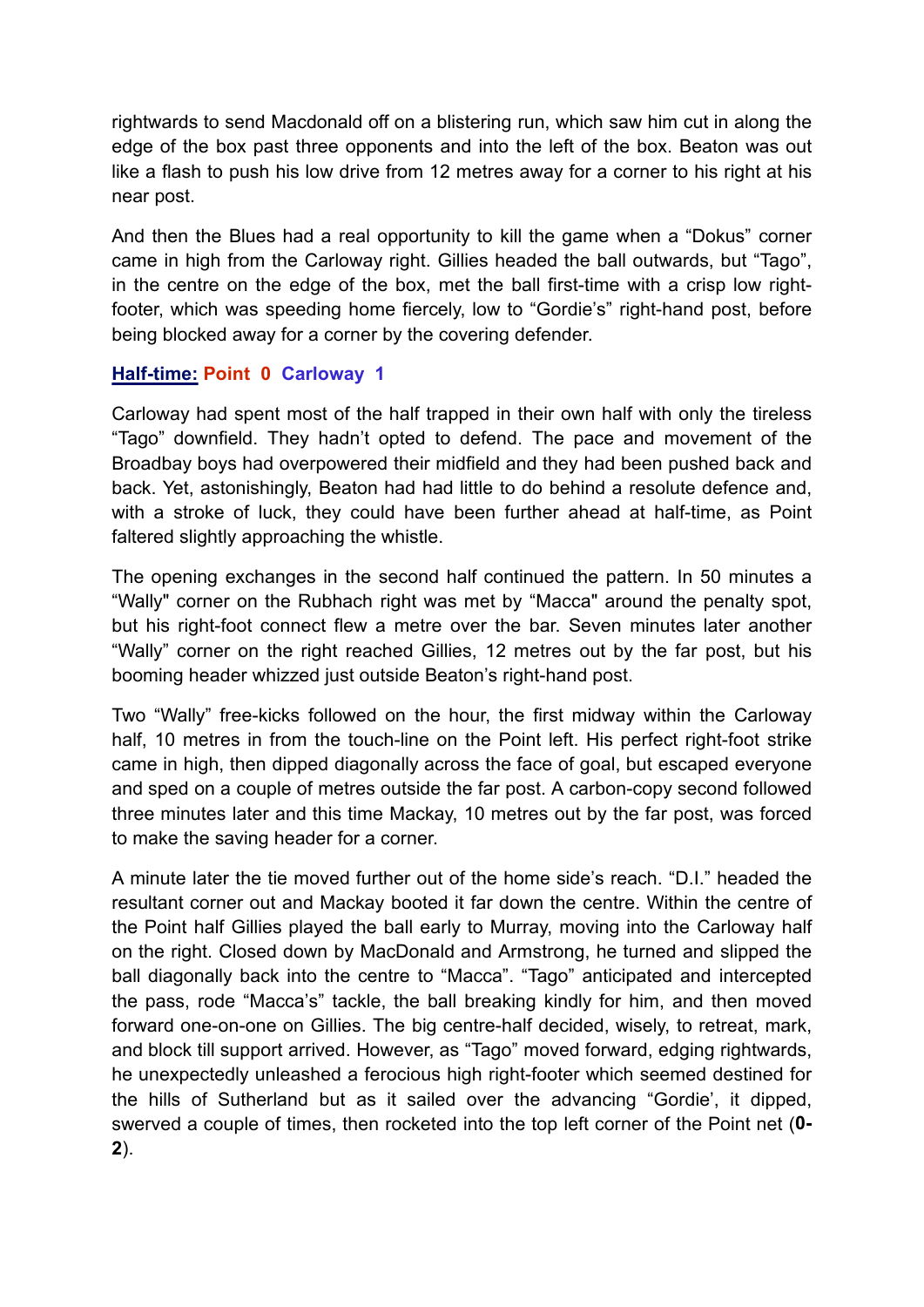General disbelief pervaded Garrabost. The goal might not have been up there with Dan Crossley's amazing up-and-under four years ago at Fivepenny, but it certainly was on a par with Ali "Tolsta's" 40th minute Exocet versus Lochs the year before in the Moldova Lewis.

It was difficult to figure what "Stoodie" could do next. Apart from the five minutes leading into the interval, Point had dominated territory and possession and there had been several hectic melées in the Blues' box, yet Angus Macdonald's 42-minute run and shot was the most they had to show for this. The Blues' back-line was still intact and showed no signs of weakening as the clock ran down.

In 68 minutes yet another "Wally" free-kick, 10 metres from the bye-line and just in from the Point left, came winging across but the curling right-footer was overhit. Five minutes later, a Rubhach corner from their right came in low, 12 metres from goal, but Murray's smart flick by the near post was wide of Beaton's left.

The tempo did not slacken as time approached but still Point were unable to unlock the centre and two further "Wally" free-kicks presented their last attempts. In 86 minutes a right-foot curler from the right edge of the box was only a foot outside Beaton's left-hand post, and then in the final minute a curling diagonal 18 metres from the bye-line on the Point right came over invitingly but continued beyond the far post without anyone connecting.

## **Full-time: Point 0 (0) Carloway 2 (1)**

When Mourinho took Inter Milan to [Champions](https://en.wikipedia.org/wiki/2009%E2%80%9310_UEFA_Champions_League) [League](https://en.wikipedia.org/wiki/2009%E2%80%9310_UEFA_Champions_League) glory in 2010, he famously said that territory and possession were all very well and looked convincing, but it was what a team did with the ball when they had it that was important. He claimed Bayern Munich would appear to control the coming Final but that the *Nerazzurri* would prevail, because they would use the ball, when they actually had it, more incisively. He was right: Bayern had two-thirds of possession; Diego Milito scored twice. Internazionale won 2-0.

In terms of territory and possession, na Gormaich were hardly in this match, apart from that bright spell leading into the interval, yet rarely looked in great danger, thanks to outstanding performances by their centre-backs and tenacious support from their wing-backs, and resilient competitiveness all round. No one was posted missing. The fact that Point seemed to lack a full-on dedicated striker helped too, someone in the mould of "Tago" who probably slept well on Friday night after this tireless, powerful, yet lonesome *tour de force* throughout. The main concern arising from tonight's display was how the pace and imagination of the Murray/Jones/"Wally" centre-line managed to outthink and penetrate the Blues' midfield with repetitive ease, leaving it fragmented and, for the most part, unable to provide the support and ammunition required up front, as it was too busy chasing.

## **Point Man of the Match: Andrew Murray.**